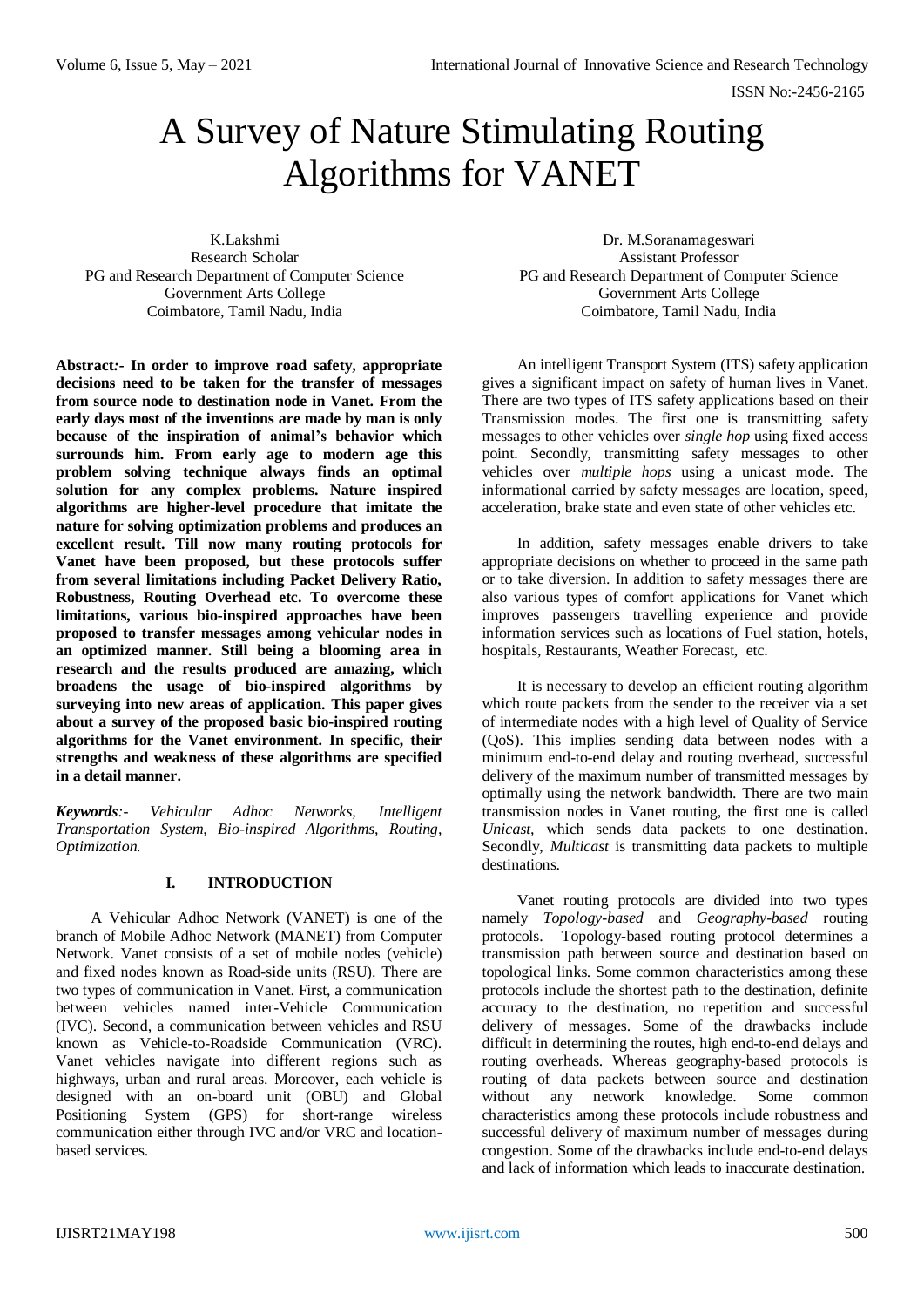Many routing protocols follow classical methods where theoretical ideas are influenced to obtain optimal routing solutions. But, such solutions are not suitable for complex vehicular networks due to their high complexity and low performance. Recently, a new area, called bio-inspired computing, which influence and inspire the biology of natural species. Now-a-days bio-inspired computing has created interest in many researchers because of its high throughput and ability in solving both theoretical and experimental problems in various applications. Bio-inspired computing has become a new era and cover wide range of applications in various computing and non computing fields. Classical problem solving methodologies involve two branches namely *traditional methods* and *heuristics methods*. Where heuristic approach is suitable in solving very large complex optimization problems compared to traditional methods. BIAs belongs to heuristics that imitate the nature of constrained optimization. In particular, biologically inspired methods have been used to address the routing problem in an efficient manner for transmission of safety messages in Vanet. The design of a bio-inspired algorithm involves

- Selecting an appropriate representation for the specified problem.
- Obtaining the quality solution using a fitness value.
- Taking random decision.
- Defining operators to generate new solution sets.

The two most successful classes in BIA involve *Evolutional Algorithms* and *Swarm Intelligence Algorithms, as* shown in Figure1. The Evolutionary Algorithms (EA) consists of computational techniques involves Inheritance, Mutation, Selection and Crossover whose aim to find an optimal route between the source and the destination. These algorithms are classical algorithms inspired by nature which is responsible for the design of all living beings on earth and to interact with each other. EA is designed in such a manner to find solutions for hard problems. In general, these algorithms are randomness and cost efficient optimization algorithm.





The most successful EAs suitable for network routing is **Genetic Algorithm**. This algorithm is a population-based search algorithm which satisfies best-to-survive criteria.

*Steps involved in Genetic Algorithm:*

- Generating an initial population for feasible solutions
- Repeat iterations to obtain a best solution.
- In each iteration, fitness-based selection is made.
- Better solutions are selected for next generation solution.

Whereas Swarm Intelligence Algorithm (SIA) is an emerging prototype in bio-inspired computing. Actually, it is an extension of Evolutionary computations based on social behavior. The word "swarm" comes from the irregular movements of the particles in the problem space. These tracking algorithms are being inspired by the mannerism of ants, bees, spiders, birds etc. The final outcome is a selforganized behavior with simple rules used to fulfill their need such as foraging, reproduction, defense from predators etc. There are five Swarm Intelligence principles namely

- 1. *Proximit principle* for simple space and time computations.
- 2. *Quality principle* for quality environmental factors.
- 3. *Direct response principle* for definite solutions.
- 4. *Stability principle* for maintaining any environment changes.
- 5. *Adaptability principle* for sustainability in terms of computation price.

The most successful SIAs suitable for network routing is **Ant Colony Optimization (ACO), Bees Colony Optimization (BCO), Particle Swarm Optimization (PSO), Spider Web Algorithm (SWA).** The Algorithms that comes under basic bio-inspired category is shown in Figure 2.

Figure 2. Basic Bio-inspired Routing Algorithms



One of the most commonly used mathematical problems in all complex engineering disciplines is Optimization. Its main goal is to find best desirable solution out of many solutions. Hence, optimization problem in all areas are enormous. So methods are used for solving these kinds of problem have become an active research area. All optimization algorithms can be either ascertain or problematic in nature. At the same time, all traditional methods used these types of problem require huge computational efforts and are not suited as the problem size increases. This is the reason for utilizing bio-inspired problematic optimization algorithms. Multi-objective decision making are proposed for the iterative improvement of finding solutions either using Evolutionary Algorithms or Swarm Based Algorithms. This is mostly employed for solving any optimization problems.

## *Basic parameters of an Optimization problem:*

- *Optimization problem definition:* selection of an optimal solution.
- *Search Space:* contains all feasible solutions.
- *Objective Function:* This is otherwise called as Fitness Function. It evaluates search space solutions to find maximum and minimum solution.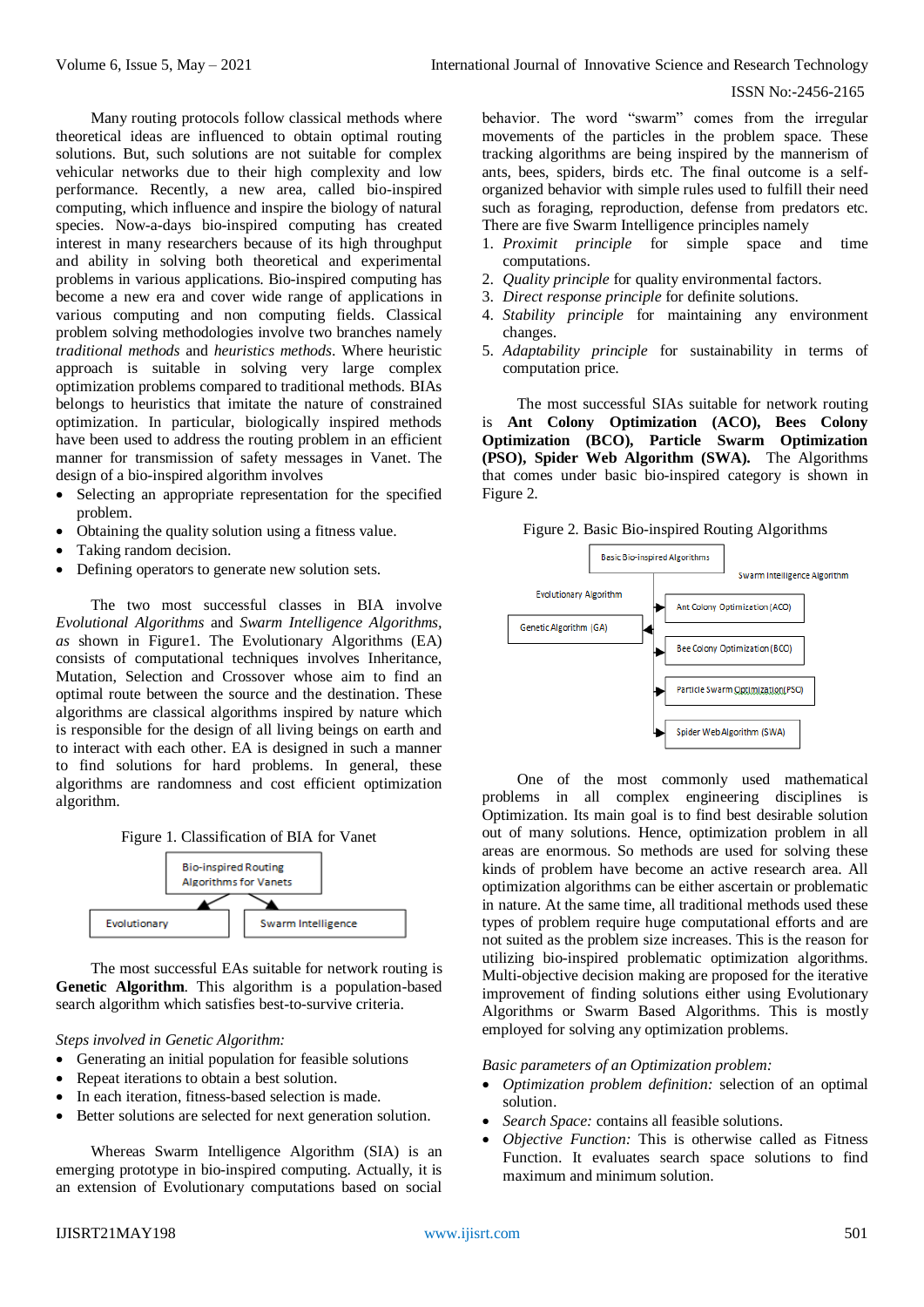- *Population and individual encoding:* Each independent represents a search space solution.
- *Initialization:* It is the starting values assigned from search space.
- *Stopping Criterion:* It is a measured value which controls the number of execution.

#### **II. DETAIL NOTE ON BASIC BIO-INSPIRED CONCEPTS USED FOR VANET ROUTING**

#### **(a) Genetic Algorithms**

#### *Introduction*

GA was introduced by Bremermann in 1958 and made popular by John Holland in 1975. This is one of the popular algorithm based on the inspiration of natural selection which follow the principles of Charles Darwin Theory of survival of the fittest. Since of its excellent outcome in Optimization, it acts as a function optimizer which yields an efficient solution [25]. GA is a global search algorithm used to solve more complicated problems by means of natural selection and natural reproduction of biology. It is one of the most successful class under Evolutionary Algorithms.

#### *Process*

GA begins with initial population and a single solution is called chromosome. That is solutions are extracted from the parent pollution and from that it produces new more successful offspring. Definitely the obtained new offspring are more efficient and improved one compared to the old parents. Then the produced new one is treated as a new parent in order to design new population depends on the fitness value. In each iteration, best chromosomes are selected into the coupling tool which undergoes genetic operations like Crossover, Selection and Mutation. The final output of genetic operation is the optimum solution of subsequent generation. These steps are repeated until any solution is found or terminating state is achieved. The main goal of GA is to find a highly optimized solution for complete problems. Similarly GA maintains varieties in huge search space. The whole problem is represented in bit vector.

#### *Genetic Algorithm for Routing*

GA obtain two solutions namely a *feasible solution* which is a path from starting node to target node and *best solution* is the smallest path from starting node to target node. Both solution produces string of nodes between source node and destination node. The feasible solution produces largest value which yield a highly optimized solution whereas unfeasible solution produces a zero fitness value.

The three principle *genetic operators* include

- 1. Selection
- 2. Crossover
- 3. Mutation

These operations are performed iteratively until a stopping criterion is reached.

- 1. *Selection Strategy:* Using various strategies the chromosomes are selected from the parents to the offspring for the next generation.
- 2. *Crossover Operation:* Two new chromosomes are produced using binary operation which is taken from either parent. There are various crossover strategies such as one-point crossover.
- 3. *Mutation Operation:* After crossover operation one chromosome is produced using unary operation. The main goal is to do small changes in the chromosome representation for finding a new solution similar to the original one in search space. There are various mutation strategies available such as one-point mutation, uniform mutation etc.

#### *Advantages*

- The search space may be huge or indefinite.
- Analyzing the problem in logical way is not needed.
- Deep knowledge is not needed to narrow down.
- It works on its own internal rules.
- Even traditional search method fails.

#### *Drawbacks*

- It produces local optima when the fitness function is not definite.
- Not applicable for dynamic data sets.
- Even simpler optimization algorithm performs well.
- It does not support constraint optimization problems.

#### **(b)Ant Colony Optimization**

#### *Introduction*

ACO comes under swarm based algorithm proposed by Dorigo and Di caro in 1999. ACO is one of the popular bioinspired techniques highly suitable to solve complex optimization problem. This is inspired by the foraging behavior of ants known as stigmergy by Grasse in 1959. Stigmergy is a mechanism of indirect coordination through the environment between agents. The objective of the ant colonies is to find the shortest path between the nest and the food source.

#### *Process*

The characteristic of ant is to find the nearest route to the destination by tracing pheromone trails. The same pheromone track is used by the ants to bring the food back to the nest. On returning, it again deposits pheromone on the same way. The width of the pheromone depicts the quantity and quality of the supply source which act as a guidance to other ants. A probabilistic decision is made by the ants in following the path such as the stronger the pheromone trail, the higher its desirability. This enables the ants to find the nearest route between the nest and the source of nourishment. Not only ant foraging behavior even the other behavior such as young one's sorting, nest design, pattern formation etc helps to solve any complicated optimization problem eg. Travelling salesman problem. Finally ACO algorithm is called as the pheromone model which has two important mechanisms. First, the way the pheromone is sedimented in the paths and second, the way the pheromone is evaporated.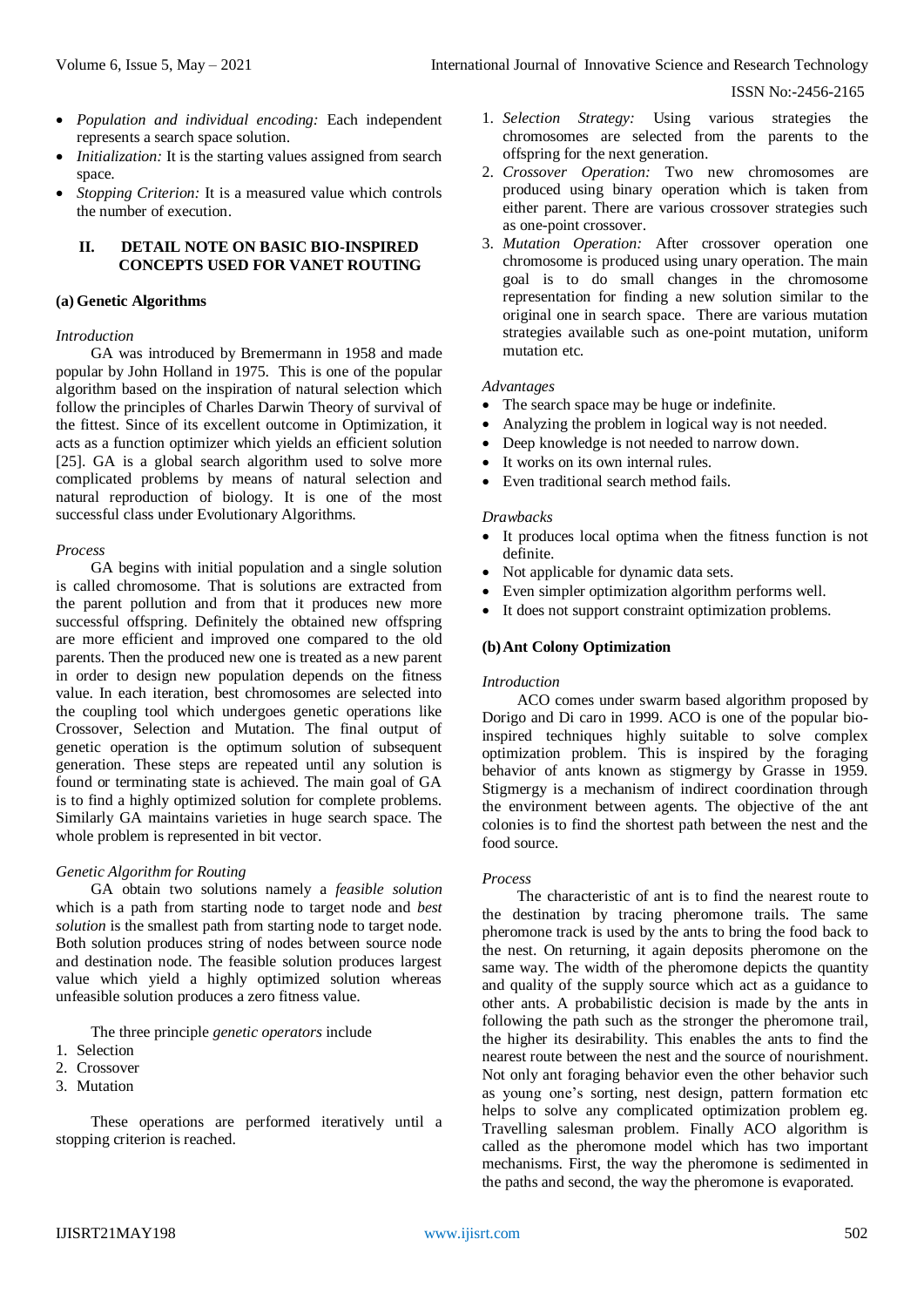# *ACO for Routing*

The ACO works with the principle of mobility of vehicles aiming to find routing paths in an optimal manner. The goal is obtained by maintaining a routing table for each node according to the pheromone. So according to the pheromone information, multiple route paths are recorded in the routing table. When the ant follow the same route then more pheromone is deposited which depicts the quality of each route between source and destination nodes.

# *Advantages*

- Higher scalability and automatic load balancing.
- Support both wired and wireless network.
- Guarantees distributed intelligence with high robustness.
- Reduced communication cost.
- Well suited for dynamic network.
- Highly adaptive and decentralized.

## *Drawbacks*

Stagnation problem is one of the major curse in this algorithm. It includes

- Formation of Congestion in the optimal path.
- Choice of selecting alternate path is reduced.
- On network failure the desired path becomes undesirable.

## **(c) Bee Colony Optimization**

#### *Introduction*

BCO is an algorithm which is inspired by the foraging behavior of honeybee swarm, proposed by Karaboga and Basturk. These insects have organized societies. They have one or a few females responsible for the egg laying, while other members of the colony gather food and do other tasks. The nectar in the flowers act as a source of energy and pollen of small plants act as a source of protein. Mostly algorithms are classified into two, first are *foraging behavior* and second are *mating behavior*. Basically a single bee reveals a simple set of behavior policies such as migration, replication and death whereas a bee colony betrays complex behavior such as scalability and adaptability. Generally, in bee colony each member is assigned a name according to their jobs. A single *Queen for* reproduction, a few thousands of males called *Drones*, several thousands of sterile females called *Workers (Scouts)* and many young bee larvae called *Broods*.

#### *Process*

In foraging behavior, when the scouts bee finds its food, it return to the hive and deliver the information in terms of *distance, direction, quantity* and *quality* of nourishment. The other bees understood about the supply source by means of their visual, touch and smell. The scout bees do a dance performance in front of other bees which depicts the way of communication about the food resource. There are two types of dances namely, one is *round dance* and other is *waggle dance*. The round dance specifies only the direction where as waggle dance represents both the distance and direction of the supply source. The tempo of the movement indicates the distance between the food source and the hive. A fast beat represents very close to the supply source and a slow beat indicates far away from it. Even the leaning of the dance

depict the direction between the nourishment and the sun respective to the hive. Even the other bees came to know about the quality of the supply source by the aroma when it is rubbed. Finally the amount of food resource is depicted by the wriggling of the bee. That is, more wriggling, the higher is the quantity. There are two types of phases, one is *Exploration phase*, where the selection process is made to become foragers and the number increases according to the quantity of the food. The second is, *Exploitation phase*, where the forager gets the food and then the decision is made according to the amount of the supply source.

In reproduction behavior, the Queen and the Drones reproduce many Broods using crossover and mutation operators called mating-flight. Then the new born Broods sorted with the previous population bees to form a new population. This represents a new solution to the problem. Next the selection of workers for food foraging imitates the selection of worst solution. Searching for best food in their area implies the best solution and comparison with the Scout bees depicts the neighbor solutions. The most selected bee in each area will form the next bee population. These steps are iterated when a stagnation state is reached or there is no improvement.

## *Bees Algorithm for Routing*

Inspired by the sharing of information about the availability of supply source simulates the Vanet. The beehives match with a vehicle or a RSU and the bee's food resource match with a vehicle node or RSU. Whereas Intermediate vehicles or RSU corresponds to workers.

#### *Advantages*

- Best suited for Telecommunication.
- Explore multiple paths with quality guarantees.
- The communication cost is reduced.
- Distributed Intelligence is performed effectively.
- Even apply for Dynamic Network.
- Reduces Overhead.
- Maintain smaller routing table paths which determine the quality of nodes.

## *Drawbacks*

- No additional information used.
- Need of new tests and parameters for new algorithm.
- Evaluation of more number of functions.
- Takes more time for serial operations.
- Don't know whether the solution found is optimal or even close to optimal.

#### **(d)Particle Swarm Optimization**

## *Introduction*

PSO is a randomness and an uncertainty optimization technique proposed by Kennedy and Eberhart in 1995 [26]. Influenced by the mannerism of bird flocking, fish schooling etc. This is suitable for many complicate engineering problems for its simplicity, exploring techniques, problem solving and easy execution. It is a multi-objective algorithm which is suitable to develop random continuous function.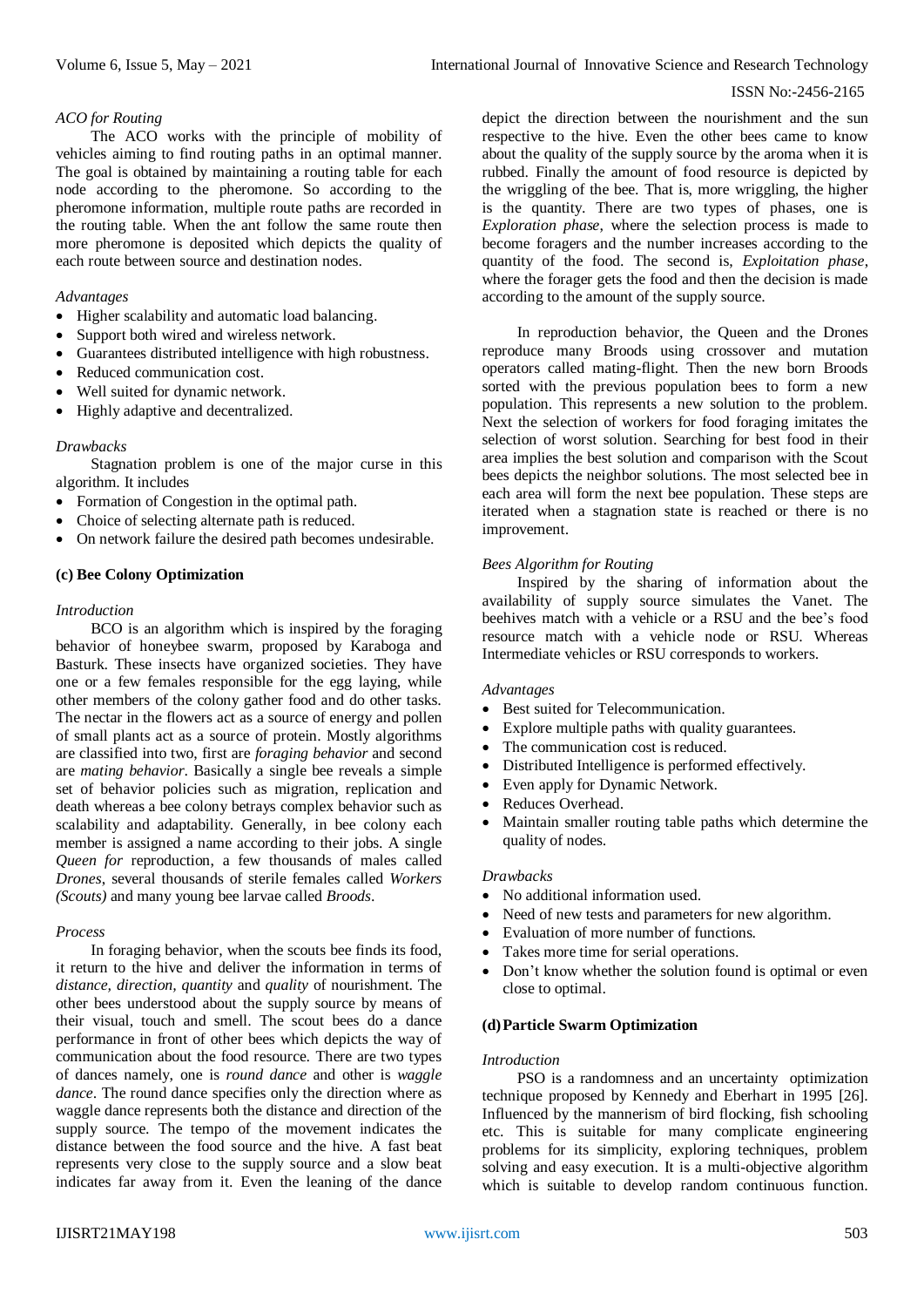Inspired by the intelligence of swarm which is seen in groups named as school, colony, flock, team, caste etc. The PSO is a computational method that optimizes a problem iteratively by trying to improve a candidate solution with regard to a given measure of quality [28].

#### *Process*

A flock of birds flying in search of a place to land based upon the availability of food resource, minimum amount of risk, suitable environment to stay for a while or live long etc. when all the birds are satisfied with the selected place their action of landing is like the waves in the ocean. This action is performed only when the selected location is agreed by all the swarm members in the group otherwise the group is disturbed. The research on social behavior of swarm express that their ultimate goal is to find a right location to land by any one of the member in the group that is agreed by all. This represents that any individual's swarm knowledge is justified by all is known as social knowledge.

## Swarm Algorithm for routing

The decision is made before landing in an appropriate place is considered as the survival condition [27]. A problem in finding the right location to land is represented as an optimization problem. So each member in the flock must recognize to enhance the survival conditions of its members. For that, each swarm must explore and evaluate various locations using surviving criteria simultaneously. Once the finest location is found will be shared by all the members in order to land in an appropriate place all at once.

#### *Advantages*

- It is easy to implement and needs few parameter adjustments.
- Availability of more memory capacity.
- Maintain all possible solutions for further improvement.
- Possibility to reach the optimal solution.
- Maintains steadiness in multidimensional complex space.

#### *Drawbacks*

- It requires complete knowledge about the given problem.
- It needs an ability to extract ideas into mathematical equations.
- It is very difficult to handle situations like out-of-bounds.

#### **(e) Spider Algorithm**

#### *Introduction*

The structure of spider web exactly match with the road structure of network topology in Vanet. Based on that many protocols are emerged to solve the problems regarding routing, security, different attacks etc in vehicular environments [29]. The behavior of the spider will quickly react to the prey that was trapped in the web. According to this many routing protocols are designed which emulate the spider behavior in finding the path to the prey. Not only that, even it is possible to determine multiple routing path composed of intersections. Once the feasible path is selected then by increasing the quality of connection and reducing the delay in transmission will yield an optimal path. Finally an

optimal path is selected, many selective forwarding schemes are available to deliver data along the selected path.

#### *Process*

The spider web shows an overall uniformity in its structure. The structure is formed by means of *Spokes* and *Hypotenuses*. The spokes starts from the center of the web which form the framework of the structure whereas the hypotenuses around the center form many layer which look like concentric circles. Compared to other bio-inspired algorithm, the spider catches its prey in an intelligent manner by travelling through minimum distance to the spot. Each spider has large storage capacity which store information such as their present location, previous vibration, last action, idle state, different dimensions etc. Any shake on the web is considered as the source, it varies with different strength and it passes through different locations on the web.

## *Spider Web Algorithm for Routing*

The structural arrangement of spider web model shows a resemblance of road network for Vanets through which message transfer take place. The road segment which forms a long route is named as the hypotenuses whereas the road segment joins the different junction are treated as spokes.

#### *Advantages*

- Improvement in trustability and indestructibility.
- Compared to classical networks, usage of hops number is less.
- The bond between nodes is better compared to other network structure.
- Shows steadiness in structure even when there is a network problem.
- Better in redundancy, dynamicity, security, lookup and queries.

#### *Drawbacks*

- Build and maintain a defined topology for the desired network.
- Using appropriate software to manage the network.
- Need to handle uncertainty and ambiguity at various points in the process.

# **III. LIST OF BASIC ROUTING ALGORITHMS IN VANET**

#### *Evolutionary Routing Algorithms*

A family of successful EAs for Vanet routing is Genetic Algorithm (GA) by Holland [3], Genetic Programming (GP) by Koza [4], Differential Evolution by Storn [5], Evolutionary Strategy (ES) by Beyer [6], Paddy Field Algorithm by Upeka Premaratne [7], Intersection-based Geographical Routing Protocol (GRP) by Saleet [8], Optimized Link State Routing (OLSR) by Clausen [9], Adaptive Message Routing (AMR) by Saleet [10], Hybrid geographic and Delay Tolerant Networks (Hybrid DTN) by Cheng [11], XChange Mobile by Danoy [12].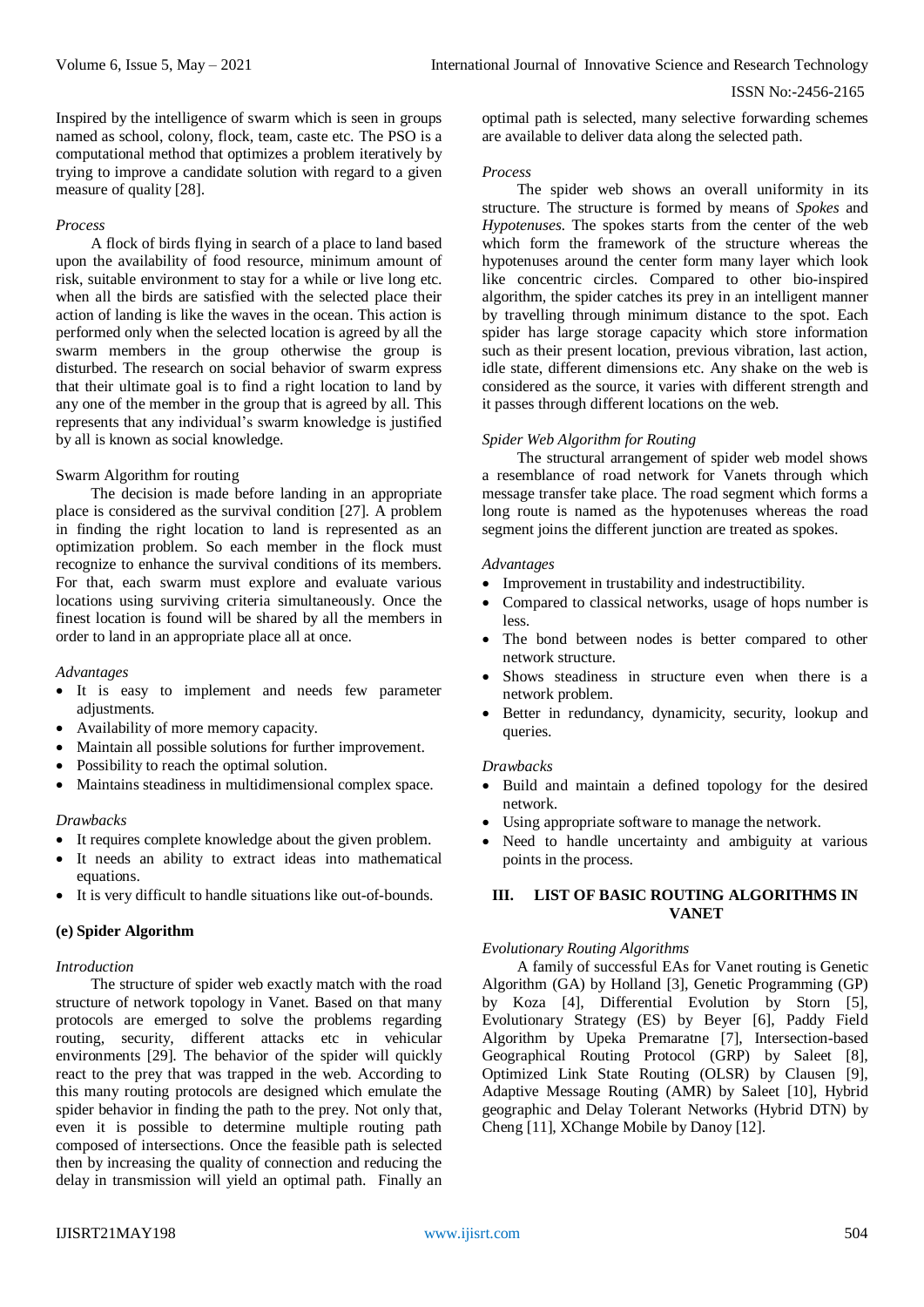# *Swarm Intelligence Routing Algorithms*

Similarly, families of successful SI algorithms for Vanet routing are ants, bees, birds, spiders etc. Four sub-classes are categorized as Ant Colony Optimization (ACO), Bees Colony Optimization (BCO), Particle Swarm Optimization (PSO), and Spider Web Algorithm (SWA).

Under ACO, several Vanet routing protocols are available such as Mobility-aware Ant Colony Optimization (MAR-DYMO) by Correia [13], Trust dependent Ant Colony Routing (TACR) by Sahoo [14], Multicast with Ant Colony Optimization for Vanet (MAV-AODV) by Royer [15]. Under BCO, various Vanet routing protocols are Quality of Service Bee Swarm routing (QoSBee) by Bitam [17], Hybrid Bee Swarm Routing (HyBR) by Bitam [18], Bee Life Algorithm (BLA) by Bitam [19], Honeybee Swarm by Karaboga.

Similarly, Under PSO, several Vanet routing protocols are Parallel particle Swarm Optimization Algorithm (pPSO) by Toutouh [16], Swarm Intelligence [26] and On Swarm Intelligence inspired self-organized networking by Zhongshan [27]. Under SWA, several Vanet routing protocols are an Artificial spider-web-based Geographic routing (AGSR) by ChenChen [20] , Social Spider Optimization Algorithm by Luque-Chang [21], Research on Artificial spider Web Model by Jun Wang [22], A routing algorithm for region division by Lian-Suo Wei [23], TMED by Tie Qui [24].

## **IV. CONCLUSIONS**

Coming to the conclusion of all GA-based routing protocols for Vanet, it is clear that these kinds of methods produce optimal result only for linear complexity. It lacks the connectivity, robustness and packet loss while transmitting packets. The rural regions are not applicable for these protocols. Similarly coming to the conclusion of all SIA based routing protocols for Vanet, it is clear that it is needed to be linear and realistic. Most of the protocols did not specify soundness of network connectivity which implies that it obtain strange results. In addition, bandwidth is also not considered as a one of the metric in considering Quality of Service. Like GAs, vehicular rural areas are not applicable to evaluate these protocols. We are sure that this survey paper will definitely be an eye opener for the researcher to make an excellent selection of any specified bio-inspired algorithm according to their problem to yield a remarkable solution. In addition, a new research work can be carried by them by analyzing the algorithm weakness.

#### **REFERENCES**

- [1]. Salim Bitam, Abdelhamid Mellouk, Smieee and Sherali Zeadally, "Bio-Inspired Routing Algorithms Survey for Vehicular Ad-hoc Networks", IEEE Communications Surveys and Tutorials", Vol 17, No 2, November 2014.
- [2]. Binitha S, S.Siva Sathya, "A Survey of Bio inspired Optimization Algorithms", Internal Journal of Soft Computing and Engineering (IJCSE), Vol 2, Issue 2, May 2012.
- [3]. J.H. Holland, "Genetic Algorithms and the optimal allocation of trials", SIAM J.Comput. 2(2) (1973) 88- 105.
- [4]. Koza, John R 1992, "Genetic Programming: On the Programming of Computers by Means of Natural Selection", Cambridge, MA:The MIT Press.
- [5]. R. Storn, K.Price, Differential evolution a simple and efficient heuristic for global optimization over continuous spaces, Journal of Global Optimization 11 (1997) 341-359.
- [6]. Beyer H G and Schwefel, H P 2002: Evolution strategies, Natural Computing 1,3-52.
- [7]. Upeka Premaratne, Jagath Samarabandu and Tarlochan Sindhu, "A New Biologically Inspired Optimization Algorithm", Fourth International Conference on Industrial and Information Systems, ICIIS 2009, 28-31 Dec 2009, Sri Lanka.
- [8]. H Saleet, R Langar, K Naik, R Boutaba, A Nayak and N Goel, "Intersection-based geographical routing protocol for Vanets: a proposal and analysis, "IEEE Trans. Veh. Technol. Vol 60, no 9, pp 4560-4575, 2011.
- [9]. T Clausen and P Jacquet, "The optimized link-state routing (OLSR) protocol,", IETF RFC 3626, 2003.
- [10]. Saleet H, R Langar, O Basir and R Boutaba, "Adaptive message routing with QoS support in Vehicular adhoc Networks", in Proc. IEEE Globecom, Honolulu, Hawaii , USA, 2009, pp 1-6.
- [11]. P C Cheng, J T Weng, L C Tung, K C Lee, M Gerla and J Haerri, "GeoDTN+ Nav: A hybrid geographic and DTN routing with navigation assistance in urban vehicular networks", in Proc. 5<sup>th</sup> Anu. Int. Conf. Mobile Ubiquitous, Dublin, Ireland, 2008.
- [12]. G Danoy, B Dorronsoro, P Bouvry, B Reljic and F Zimme, "Multi-objective optimization for information sharing in Vanets", in Proc. Advances Inform. Technol. pp 58-70, 2009.
- [13]. Seruio Luis O B Correia, Joaquim Celestino Junior, Omar Cherkaoui, "Mobility-aware Ant Colony Optimization routing for Vanets", in Proc. IEEE WCNC 2011, pp 1125-1130.
- [14]. R R Sahoo, R Panda, D K Behera and M K Naskar, "A trust based clustering with Ant Colony Routing in Vanet", in Proc. IEEE ICCCNT, Coimbatore, India, 2012, pp 1-8.
- [15]. E Royer and C E Perkins, "Multicast operation of the adhoc on-demand distance vector routing protocol", in Proc. ACM/IEEE Annu. Conf. Mobile Comput. and Netw. 1999, pp 207-218.
- [16]. J Toutouh and E Alba, "Parallel Swarm Intelligence for Vanets Optimization" in Proc. IEEE 3PGCIC, 2012, pp 285-290.
- [17]. S Bitam and A Mellouk, "QoS Swarm bee routing protocol for vehicular adhoc networks", in Proc IEEE ICC'll, Kyoto, Japan 2011, pp 1-5.
- [18]. Salim Bitam, Abdelhamid Mellouk, Sherali Zeadally, "HyBr: A Hybrid Bio-Inspired Bee Swarm Routing Protocol for safety applications in Vanet", Journal of Systems Architecture, vol 59, no 10-B, pp 953-957, 2013.
- [19]. S Bitam and A Mellouk, "Bee life-based multi constraints multicast routing optimization for vehicular